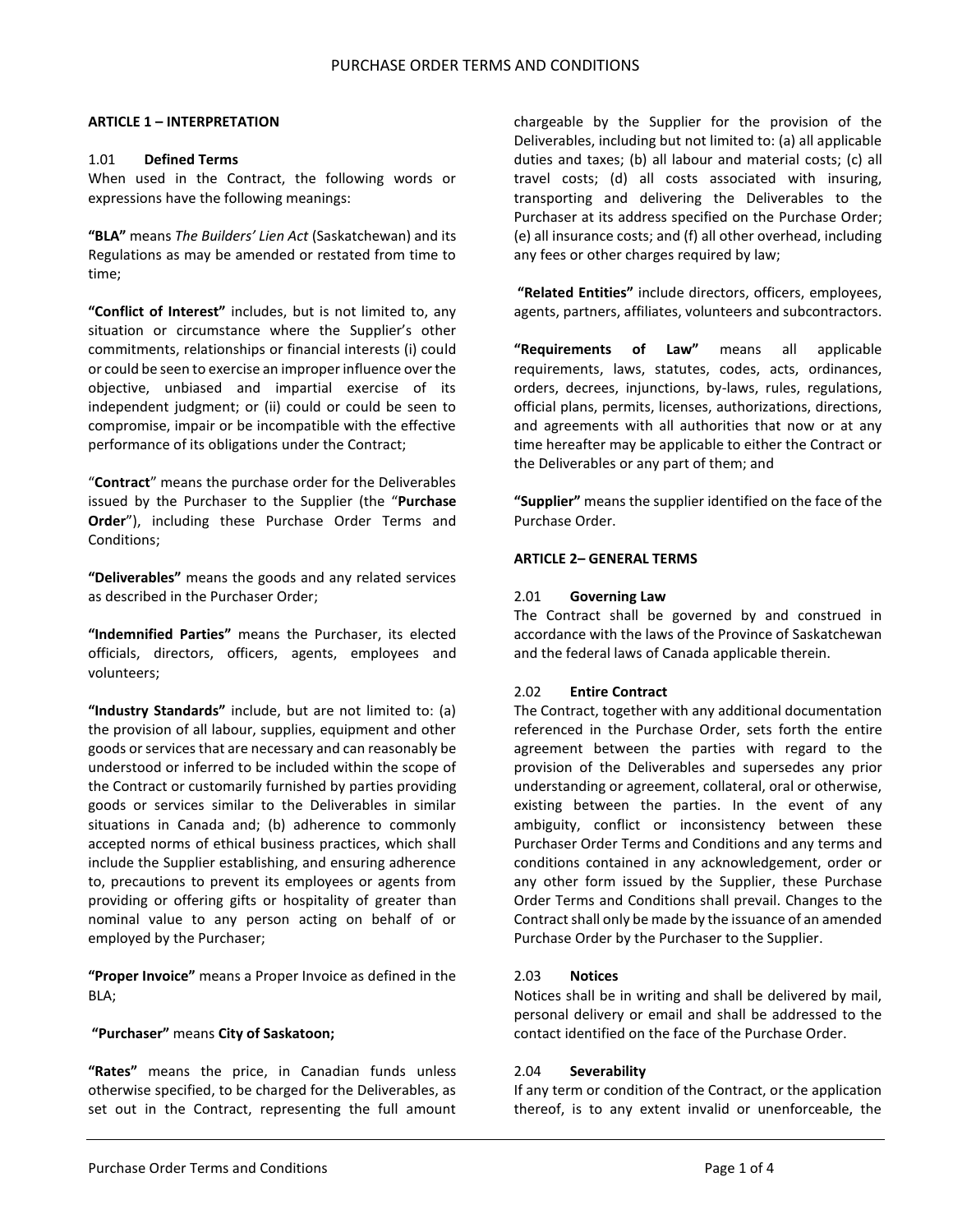remainder of the Contract, and the application of such term or condition (except to the extent to which it is held invalid or unenforceable), shall not be affected.

### 2.05 **No Indemnities from Purchaser**

Nothing in the Contract, whether express or implied, will directly or indirectly increase the indebtedness or contingent liabilities of the Purchaser beyond the obligation to pay the Rates in respect of Deliverables accepted by the Purchaser.

### 2.06 **Force Majeure**

Neither party shall be liable for damages caused by delay or failure to perform its obligations under the Contract where such delay or failure is caused by an event beyond its reasonable control, such as natural disasters, acts of war, insurrection and terrorism. If a party seeks to rely on a force majeure event, that party shall immediately notify the other party of the reason for and anticipated period of any delay.

### 2.07 **Survival**

This paragraph and paragraphs 2.01, 2.04, 2.05, 3.02, 3.04, 4.01, 6.02 shall survive the termination or expiry of the Contract, as shall any other provision which by its nature ought to reasonably survive such termination or expiry.

# **ARTICLE 3 – RELATIONSHIP BETWEEN PURCHASER AND SUPPLIER**

# 3.01 **Supplier's Power to Contract**

The Supplier represents and warrants that it has the full right and power to enter into the Contract and there is no agreement with any other party that would in any way interfere with the rights of the Purchaser under this Contract.

#### 3.02 **Supplier Not a Partner, Agent or Employee**

The Supplier shall have no power or authority to bind the Purchaser or to assume or create any obligation or responsibility, express or implied, on behalf of the Purchaser. The Supplier shall not hold itself out as an agent, partner or employee of the Purchaser. Nothing in the Contract shall have the effect of creating an employment, partnership or agency relationship between the Purchaser and the Supplier or any of the Supplier's Related Entities.

#### 3.03 **Non-Exclusive Contract**, **Work Volumes**

The Purchaser makes no representation regarding the volume of goods and services required under the Contract and reserves the right to contract with other parties for

goods and services the same as or similar to the Deliverables.

### 3.04 **Responsibility of Supplier**

The Supplier agrees that it is liable for the acts and omissions of its Related Entities. The Supplier shall advise its Related Entities of their obligations under the Contract and shall ensure their compliance with the applicable terms of the Contract.

### 3.05 **No Subcontracting or Assignment**

The Supplier shall not subcontract or assign the whole or any part of the Contract without the prior written consent of the Purchaser. Such consent shall be in the sole discretion of the Purchaser and subject to the terms and conditions that may be imposed by the Purchaser. Nothing in the Contract, or in such consent, creates a contractual relationship between any subcontractor and the Purchaser.

### 3.06 **Conflict of Interest**

The Supplier shall: (a) avoid any Conflict of Interest in the performance of its contractual obligations; (b) give notice to the Purchaser without delay of any actual or potential Conflict of Interest that arises during the performance of its contractual obligations; and (c) comply with any requirements prescribed by the Purchaser to resolve any Conflict of Interest.

# 3.07 **Contract Binding**

The Contract can be enforced by and is binding upon the parties and their successors, executors, administrators and their permitted assigns.

#### **ARTICLE 4 – PERFORMANCE BY SUPPLIER**

#### 4.01 **Deliverables Warranty**

The Supplier represents and warrants that the Deliverables (i) shall be provided diligently in a professional and competent manner by persons qualified and skilled in their occupation in accordance with: (a) the Contract; (b) Industry Standards; and (c) the Requirements of Law; and (ii) shall be free from defects in material, workmanship and design, suitable for the purposes intended, in compliance with all applicable specifications and free from liens or encumbrance on title. The Supplier represents and warrants that the use or sale of the Deliverables purchased under this Contract will not infringe any patent, copyright or trademark.

#### 4.02 **Delivery**

Unless otherwise stated on the face of the Purchase Order, all Deliverables shall be delivered F.O.B. Destination,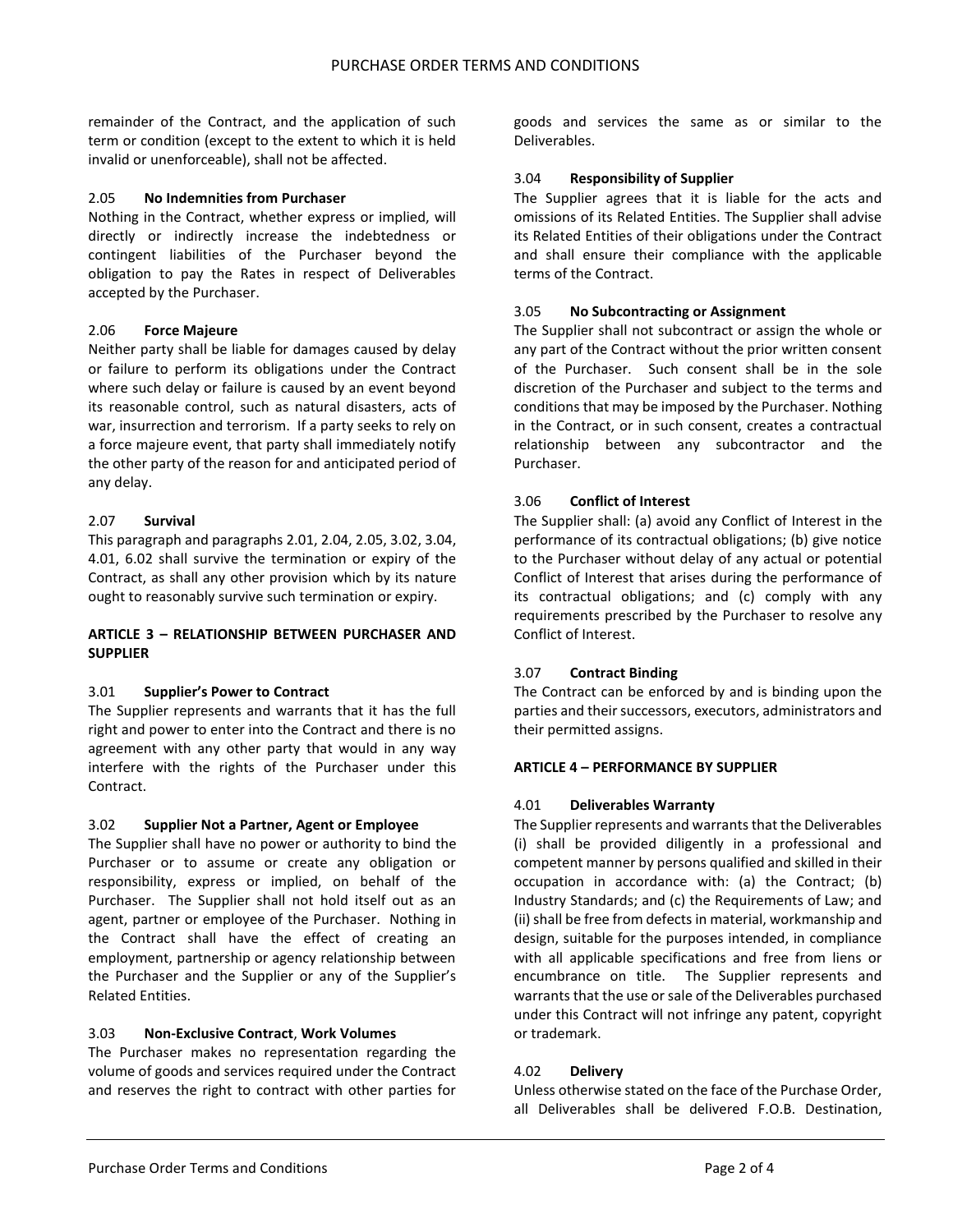Freight Prepaid. No transportation or delivery charges of any kind, including, without limitation, packing, storage, cartage or customs brokerage charges, shall be paid by the Purchaser, unless specifically provided for on the face of the Purchaser Order.

# 4.03 **Packaging and Risk**

The Deliverables will be suitably packed in such a manner as will ensure their safe transportation undamaged to their destination. The Deliverables will remain at the risk of the Supplier until the Deliverables are received by the Purchaser.

# 4.04 **Inspection and Acceptance**

Receipt of the Deliverables at the Purchaser's location does not constitute acceptance of the Deliverables by the Purchaser. The Deliverables are subject to the Purchaser's inspection and acceptance within a reasonable period of time after delivery. If any of the Deliverables, in the opinion of the Purchaser, are inadequately provided or require corrections, the Supplier shall make the necessary corrections at its own expense as specified by the Purchaser in a rectification notice.

# 4.05 **Time**

Time is of the essence of this Contract.

# **ARTICLE 5 – PAYMENT FOR DELIVERABLES**

# 5.01 **Payment According to Contract Rates**

(a) The Purchaser shall pay the Supplier for the Deliverables in accordance with the Rates within thirty (30) days of receipt by the Purchaser of a satisfactory invoice from the Supplier requesting payment for Deliverables that have been received and accepted by the Purchaser.

> All invoices submitted by the Supplier must include the amount invoiced, exclusive of GST and PST, and the amount of GST and PST shown separately.

> The Purchase Order number must appear on all documentation relating to the Contract, including, but not limited to, invoices and delivery/packing slips. Invoices that do not include the applicable Purchase Order number, item number and order description shall not be processed, and shall be returned to the Supplier until the appropriate information is provided.

(b) Notwithstanding section 5.01(a), where the Deliverables are subject to the provisions of the

BLA, payment shall be made in accordance with the requirements of the BLA. In addition to the requirements of a proper invoice prescribed in the BLA, a Proper Invoice submitted shall also include:

- (i) in addition to the amount payable, the amount of GST and PST shown separately; and
- (ii) the purchase order number and item number.

# 5.02 **No Expenses or Additional Charges**

The Supplier shall pay all applicable taxes and duties, including excise taxes, incurred by or on the Supplier's behalf with respect to the Contract. There shall be no charges payable by the Purchaser to the Supplier other than the Rates.

# **ARTICLE 6 – INSURANCE AND INDEMNIFICATION**

# 6.01 **Insurance**

The Supplier shall put into effect commercial general liability insurance, in a form acceptable to the Purchaser, in an amount not less than \$2,000,000, with the Purchaser as an additional insured. The Supplier will also put into effect such other additional insurances as required by the Purchaser. The Supplier shall provide the Purchaser with evidence of insurance upon request.

# 6.02 **Supplier Indemnity**

The Supplier agrees to indemnify and save harmless the Indemnified Parties from all losses, claims, damages, actions, causes of action, costs and expenses that the Indemnified Parties may sustain, incur, suffer or be put to at any time, either before or after this Contract ends, including for infringement of third-party intellectual property rights or for third party bodily injury (including death), personal injury and property damage, arising or occurring, directly or indirectly, by reason of any act or omission of the Supplier or its Related Entities, except to the extent that such liability arises out of the independent acts or omissions of the Indemnified Parties.

# **ARTICLE 7 – TERMINATION**

# 7.01 **Immediate Termination of Contract**

The Purchaser may immediately terminate the Contract upon giving notice to the Supplier for any reason, notwithstanding that the Supplier might not be in default under the Contract, and in such event the Purchaser shall be liable to the Supplier only for the payment of the Rates